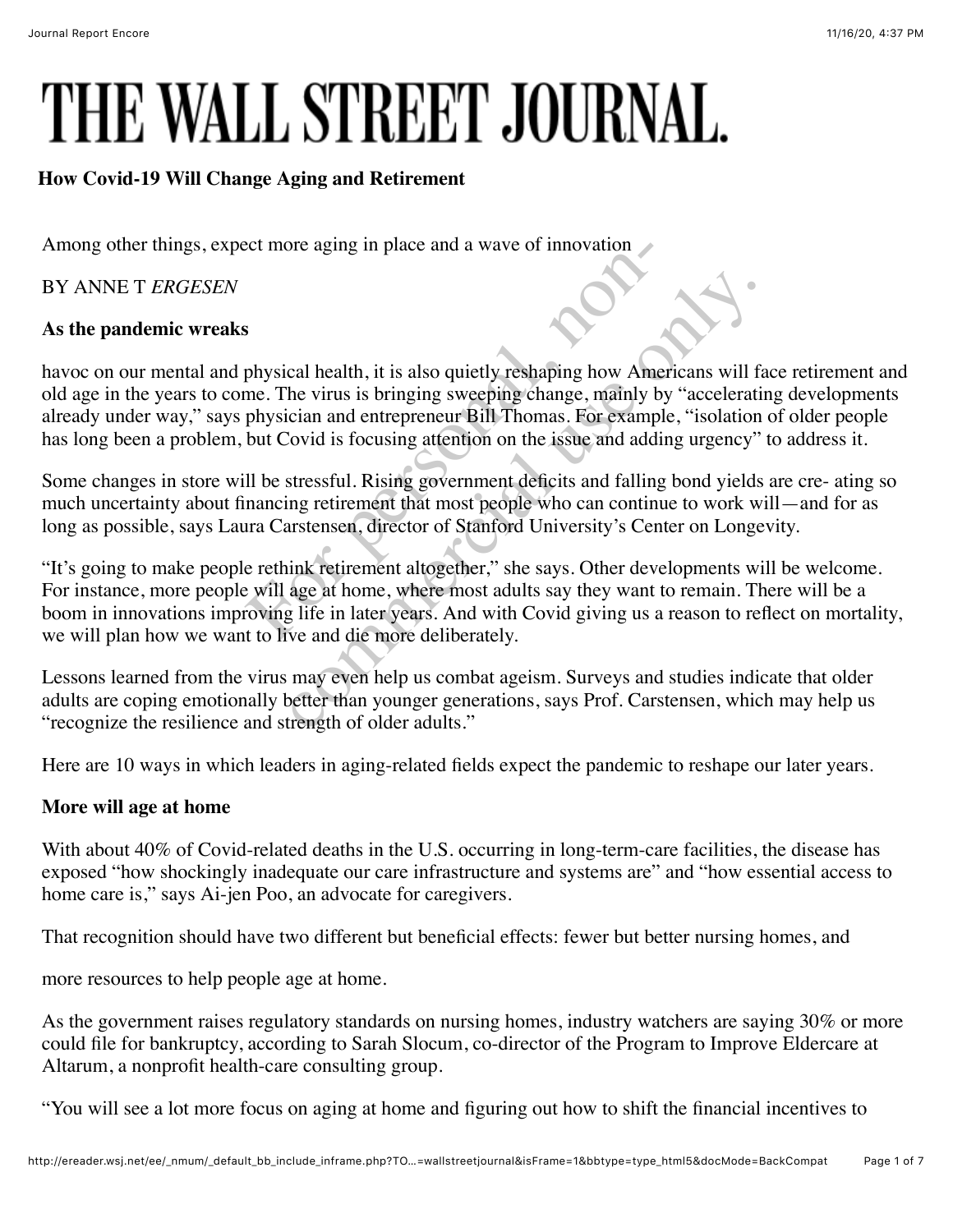make that work" says Ezekiel Emanuel, vice provost of global initiatives at the University of Pennsylvania. (After Dr. Emanuel was interviewed for this article, he was appointed to President-elect Joe Biden's task force on coronavirus.) Community-based programs will expand, including the Program of All-Inclusive Care for the Elderly, a Medicare-sponsored service that is currently helping 50,000 people with such needs as medical services, day care, home care and transportation. The program costs Medicare and Medicaid an average of about \$7,000 per person a month, versus \$9,000 per person for nursing homes, according to Altarum.

Pinchas Cohen, dean of the Leonard Davis School of Gerontology at the University of Southern California, predicts that federal or state governments will expand programs, including one under Medicaid, that pay some family caregivers, typically an adult child. Generally, the amount depends on an assessment of the elderly individual's needs, as well as the average wage for a home care aide in the state and geographic region in which one lives.

Ms. Poo says that the pandemic has shone a light on the inadequacy of the average \$17,000 annual income of home health aides, many of whom are working "without health care, hazard pay or child care."

The trend toward more aging at home will also favor smaller elder-care arrangements like the nonprofit Green House Project, which was started by Dr. Thomas and promotes senior living in small, homelike cooperative settings. Some 300 such homes in dozens of states house up to 12 residents and typically feature open floor plans, large dining-room tables, fireplaces and porches. Data gathered by the University of North Carolina and the Green House Project show 94% or more of the homes certified to provide skilled nursing care remained virus-free through Aug. 31.

A movement away from nursing homes might prompt Americans to also rethink other forms of agesegregated housing, including 55-plus communities, predicts Marc Freedman, president of Encore.org, a nonprofit working to bridge generational divides.

Age segregation "has not prepared us well for living longer lives," says Mr. Freedman. With relatively little day-to-day contact between younger generations and elders, "each life stage we move into we are utterly unprepared for."

Age segregation, he says, encourages a view that an aging population is "a problem to be solved" rather than "a repository of social, intellectual and community capital."

#### **Older people will benefit from a technology boom**

The pandemic, and the aging of the population, is contributing to a wave of innovation aimed at older adults. Specifically, the country's experience of quarantining has spurred entrepreneurs to think about what older people will need to age at home, says Katy Fike, a gerontologist and partner in Generator Ventures, a venture-capital firm focused on aging. The most dramatic change under way is the growth in tele-medicine, facilitated in part by Medicare's decision since March to expand reimbursement to doctors for virtual visits. Wearable devices and diagnostic tests for home use will provide doctors with key information, including patients' blood pressure and weight, and pave the way for better remote patient monitoring, says Dr. Fike.

Laurie Orlov, a consultant who specializes in technology for older adults, says Amazon's forthcoming Care Hub, free in the Alexa app, uses voice technology to notify an emergency contact if a user asks for help.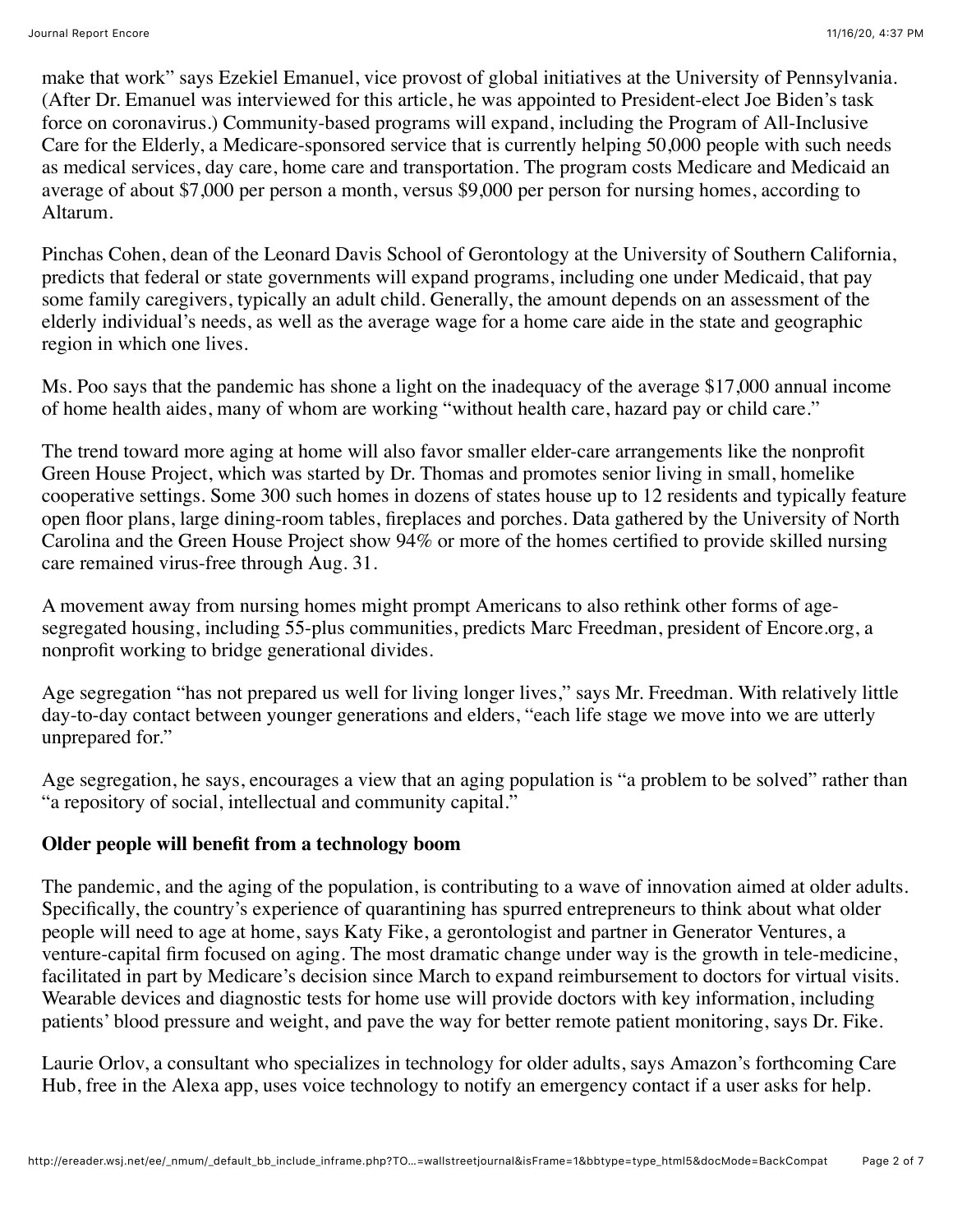Other innovations will take aim at isolation. Already, Discover.Live Inc. provides seniors and others with virtual travel led by guides on live stream. Eldera Inc. and Table Wisdom pair older adults with, respectively, children needing homework help and foreign-born students wanting to practice English. Silvernest Inc. matches older homeowners with roommates who pay rent.

#### **We will embrace healthier lifestyles**

The older you are, the greater your statistical odds are of dying from the coronavirus. But underlying health problems, including diabetes, heart conditions and obesity, are also significant risk factors, says Dr. Cohen.

Such conditions can be caused by factors beyond our control, including genes. But diet and exercise also often play a role.

The pandemic is helping raise awareness of the concept of "biological age," or the internal pace of aging, says Dr. Cohen. "Age is the No. 1 cause of risk for mortality from Covid, but it's not chronological age, it's biological age," he says.

As wearable devices become more prevalent, more of us will track measures of underlying health, including blood pressure and glucose levels. Medicine may eventually assign patients a biological age to help them make better-informed decisions, Dr. Cohen says.

#### **We will have a better handle on what we want to do with our time**

Working from home can provide a sense for "what retirement might look like," says Dr. Cohen. "Some are saying 'No thanks, I want to continue to work,' " he says. Others, including Dr. Cohen himself, are exploring hobbies.

Many retirees are frustrated that the virus is interrupting plans to travel and see grandchildren. But the break from routine has also freed up time to assess plans, values and the kind of legacies we want to leave, says George Kinder, founder of the Kinder Institute of Life Planning. As a result, he says more of his clients and the clients of financial advisers who train with him—are reevaluating what's important in their lives and changing their plans.

To prompt clients to clarify their goals, Mr. Kinder asks three questions: What would you do if you had all the time and money in the world? How would you live if you knew you had only five to 10 years left? And what would you most regret if you died tomorrow?

"Covid essentially poses the same questions," says Mr. Kinder.

The virus has enhanced the feeling "that life is short, which is ordinarily something we are aware of occasionally, but this is a collective moment" of reckoning that "the clock is ticking," says Ellen Goodman, co-founder of the nonprofit Conversation Project, which is dedicated to encouraging conversations about end-of-life wishes.

"What matters is finding meaning and doing what really matters to us," she says, whether that is to be good to people or study classical music or make the world better through commitment to a cause.

#### **We will plan for death**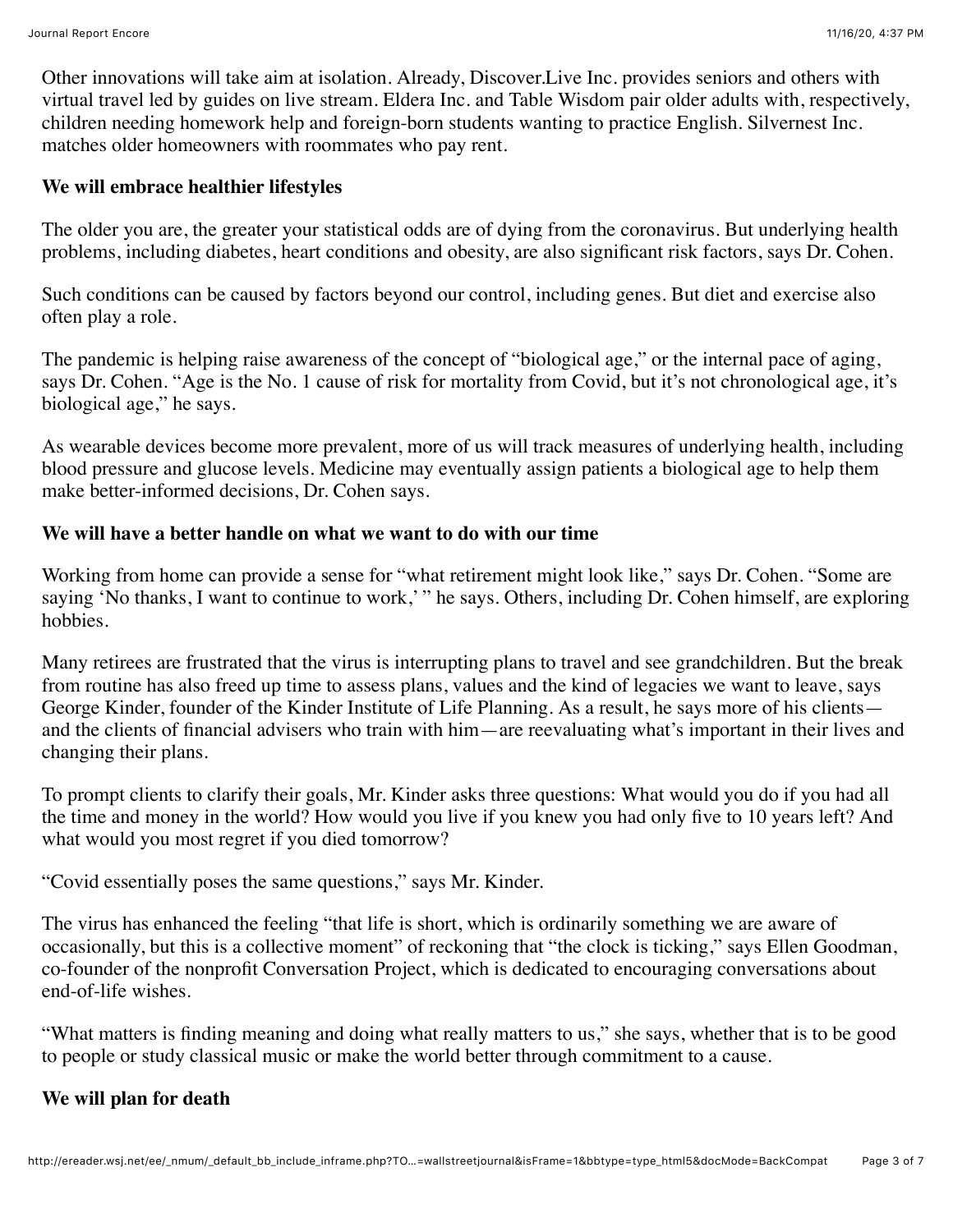End-of-life-care planning is something many put off, says Kate DeBartolo, director of the Conversation Project.

But thanks to Covid, she says, "it feels more pressing, even for younger people," who are using the website in greater numbers.

Traffic and downloads of end-of-life planning material have surged this year, she says.

As difficult as it is to plan for death, experts say it is crucial that people prepare. It can improve not only how we live our last days, but how our loved ones deal with our deaths.

Dr. Emanuel predicts that the experience of living amid lockdowns may cause more people to think about end-of-life care. Some undoubtedly will choose not to receive medical treatment that helps extend life but that also often negatively affects the quality of those extra days, especially if they can't spend time with their family, he says.

#### **We need to save more to retire**

While stocks for now continue to perform well, lower bond yields caused by the pandemic might make it harder to make ends meet on a fixed income.

For years, retirees have relied on the so-called 4% rule, which says you can withdraw 4% from your savings in the first year of retirement, and then give yourself an annual raise to account for inflation, without running a big risk of running out of money.

For someone with a \$1 million portfolio, that formula produced an initial income of \$40,000 and—assuming inflation of 2%—an increase to \$40,800 in year two.

But today's low bond yields mean future returns are expected to be lower than in the past, says David Blanchett, head of retirement research at Morningstar Inc. Mr. Blanchett says his safe-spending recommendation is now between 3% and 3.5%. That means that someone who wants to safely withdraw \$40,000 in the first year of retirement needs to save closer to \$1.2 million than \$1 million.

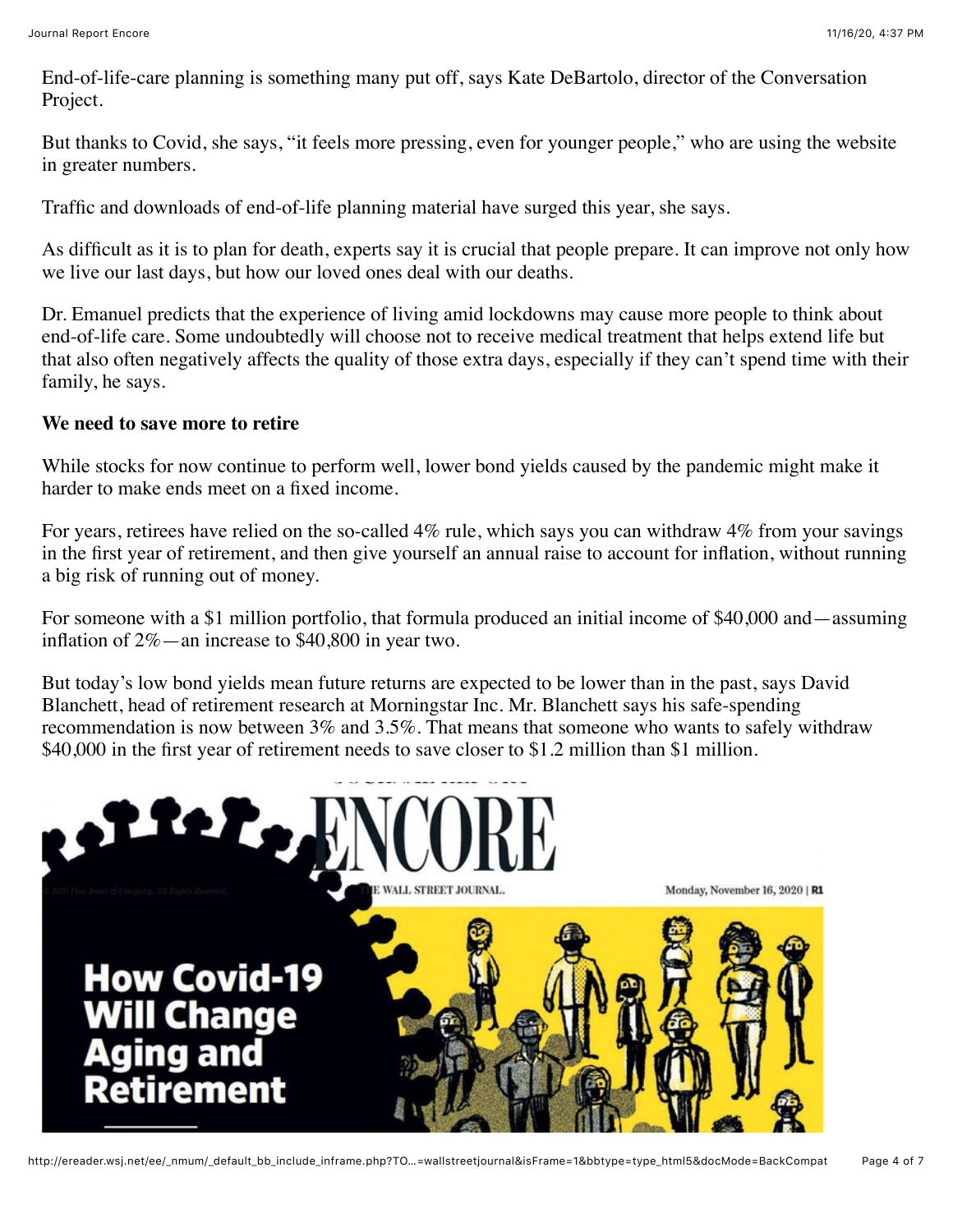

# ROBERT NEUBECKER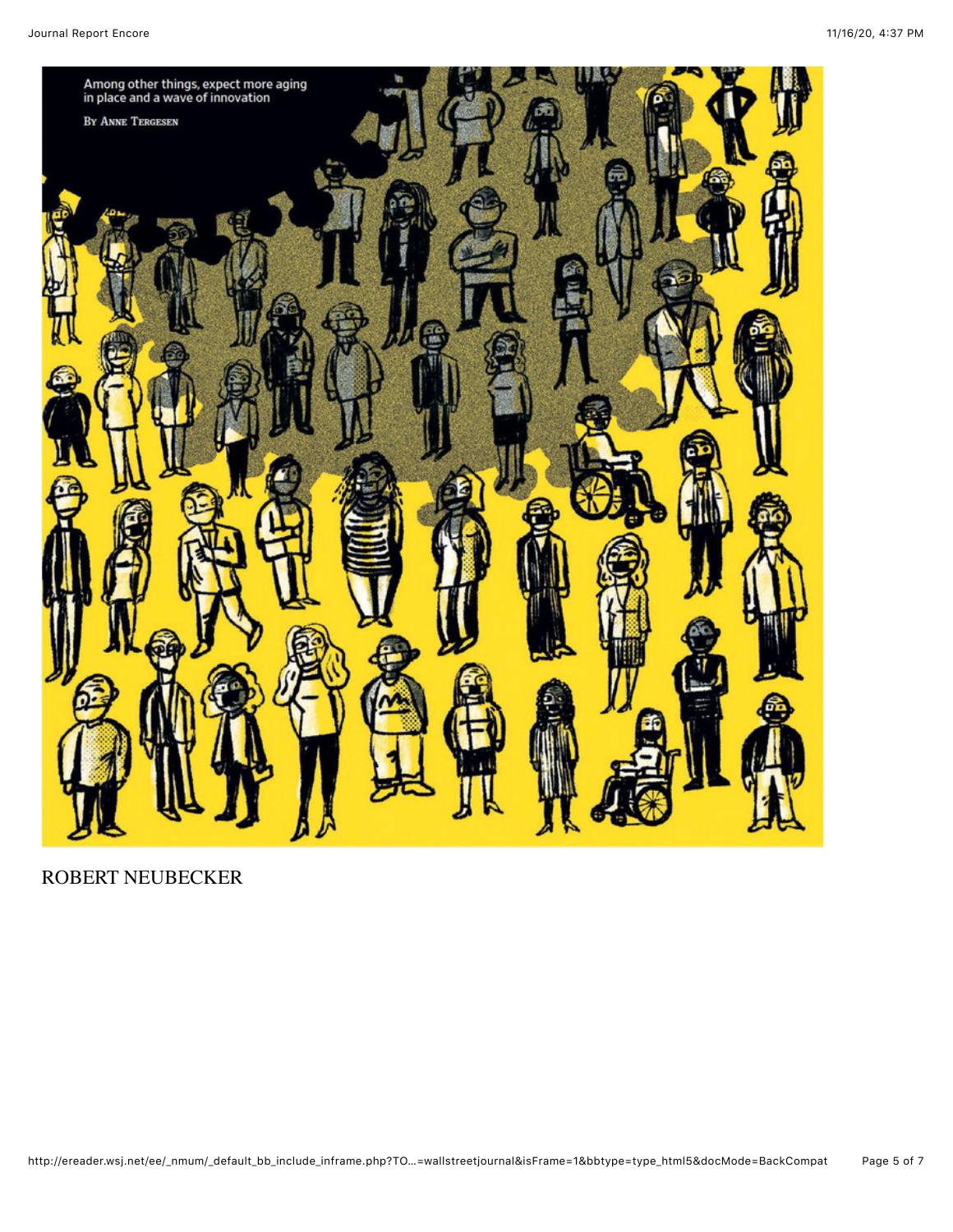